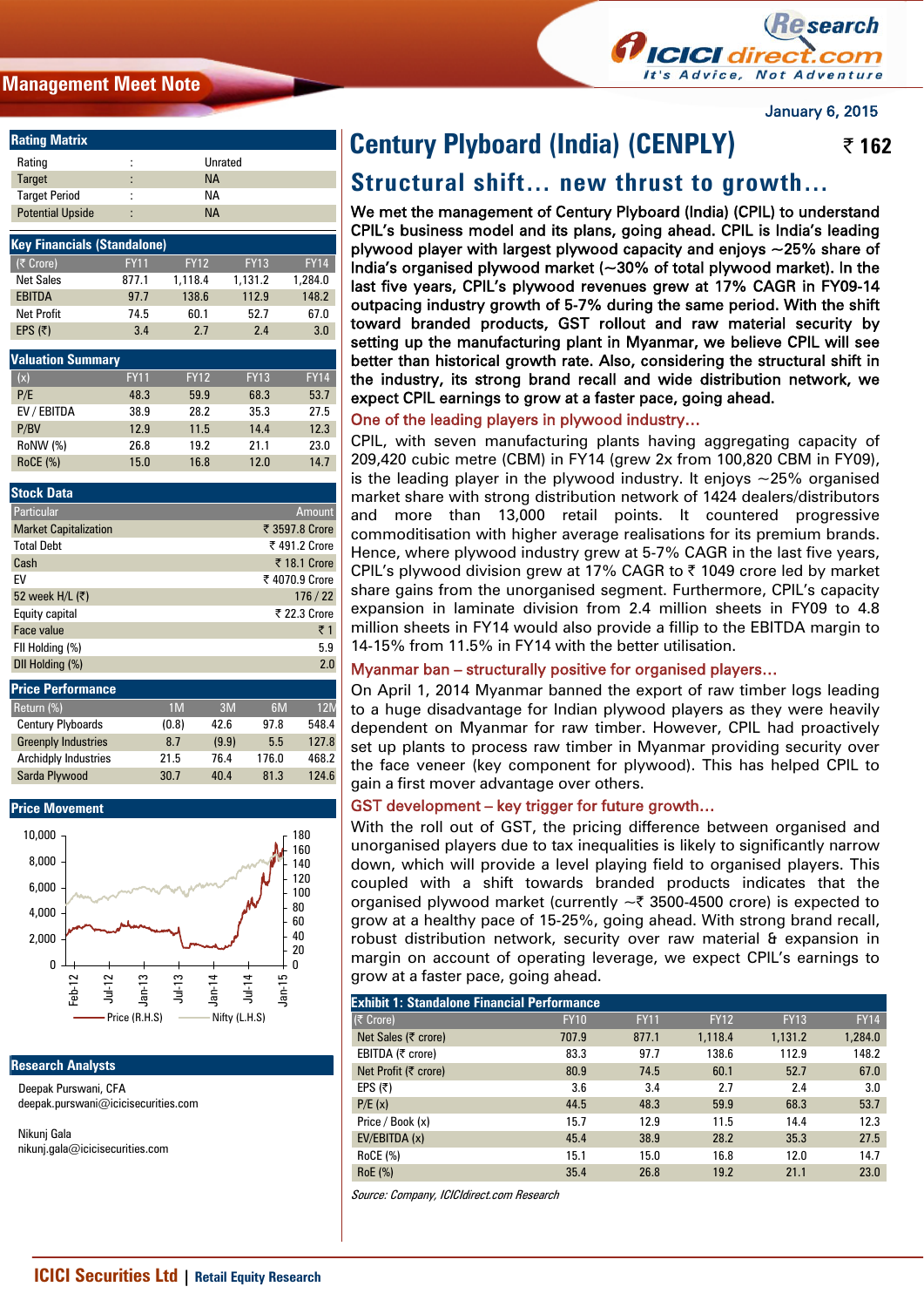

855.1 904.5

FY10 FY11 FY12 FY13 FY14

**Plywood & Allied Products Laminates & Allied Products CFS** 

53.3<br>197.3 231.6





Source: Company, ICICIdirect.com Research



EBITDA EBITDA Margin

Source: Company, ICICIdirect.com Research **Other revenues not included** 

 $726.7$ 

0.0

400.0

800.0

(| crore)

1200.0

1600.0

 $592.3$  657.

 $139.2$ 

**Exhibit 3: Segmental revenue trend** 

258.7

1049

54.3





Source: Company, ICICIdirect.com Research



Source: Company, ICICIdirect.com Research

Source: Company, ICICIdirect.com Research



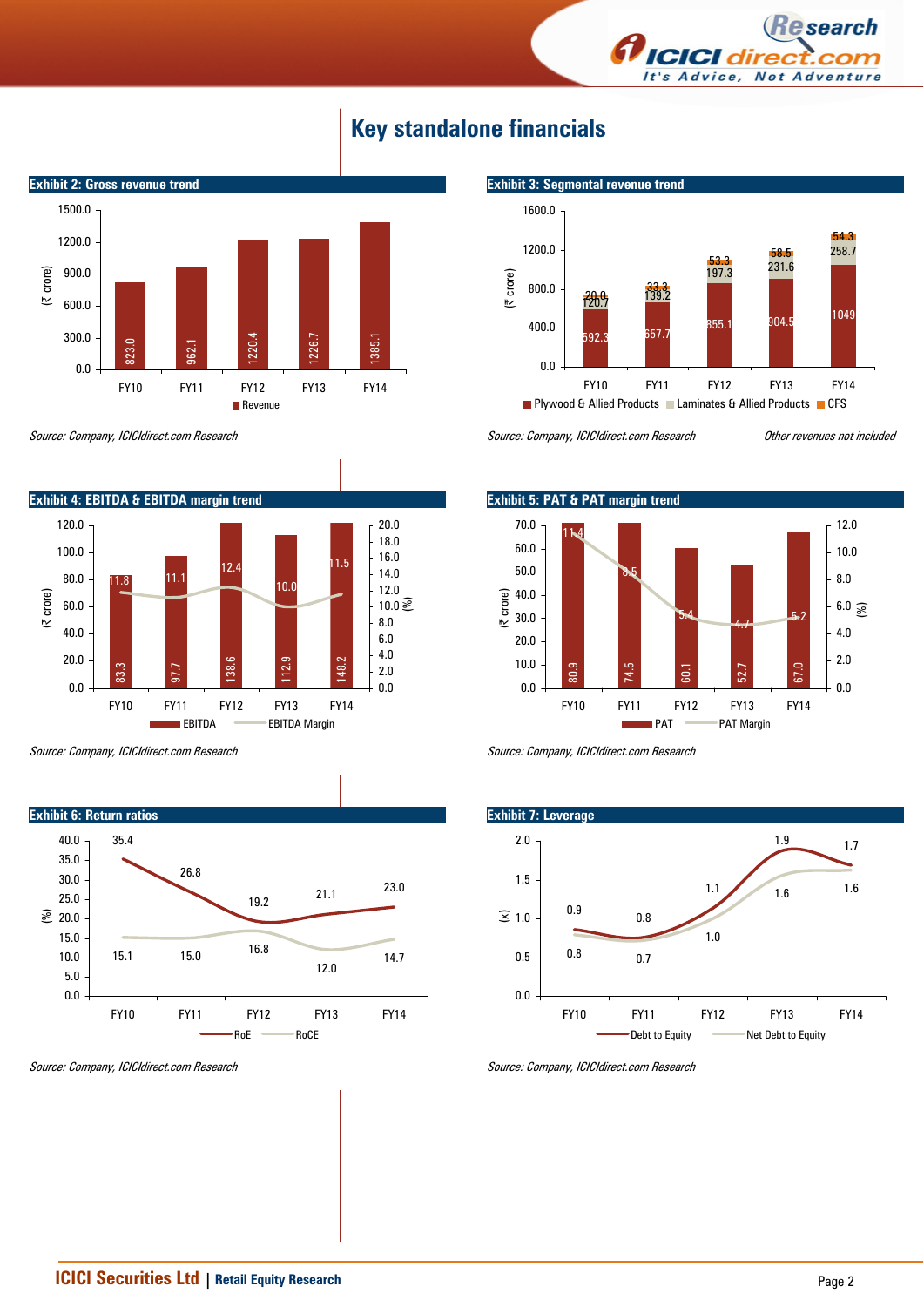

# RATING RATIONALE

ICICIdirect.com endeavours to provide objective opinions and recommendations. ICICIdirect.com assigns ratings to its stocks according to their notional target price vs. current market price and then categorises them as Strong Buy, Buy, Hold and Sell. The performance horizon is two years unless specified and the notional target price is defined as the analysts' valuation for a stock.

Strong Buy: >15%/20% for large caps/midcaps, respectively, with high conviction; Buy: >10%/15% for large caps/midcaps, respectively; Hold: Up to  $+/10%$ ; Sell: -10% or more;



Pankaj Pandey **Head – Research head pankaj.pandey@icicisecurities.com** 

## ICICIdirect.com Research Desk, ICICI Securities Limited, 1<sup>st</sup> Floor, Akruti Trade Centre, Road No. 7, MIDC,

Andheri (East) Mumbai – 400 093

research@icicidirect.com